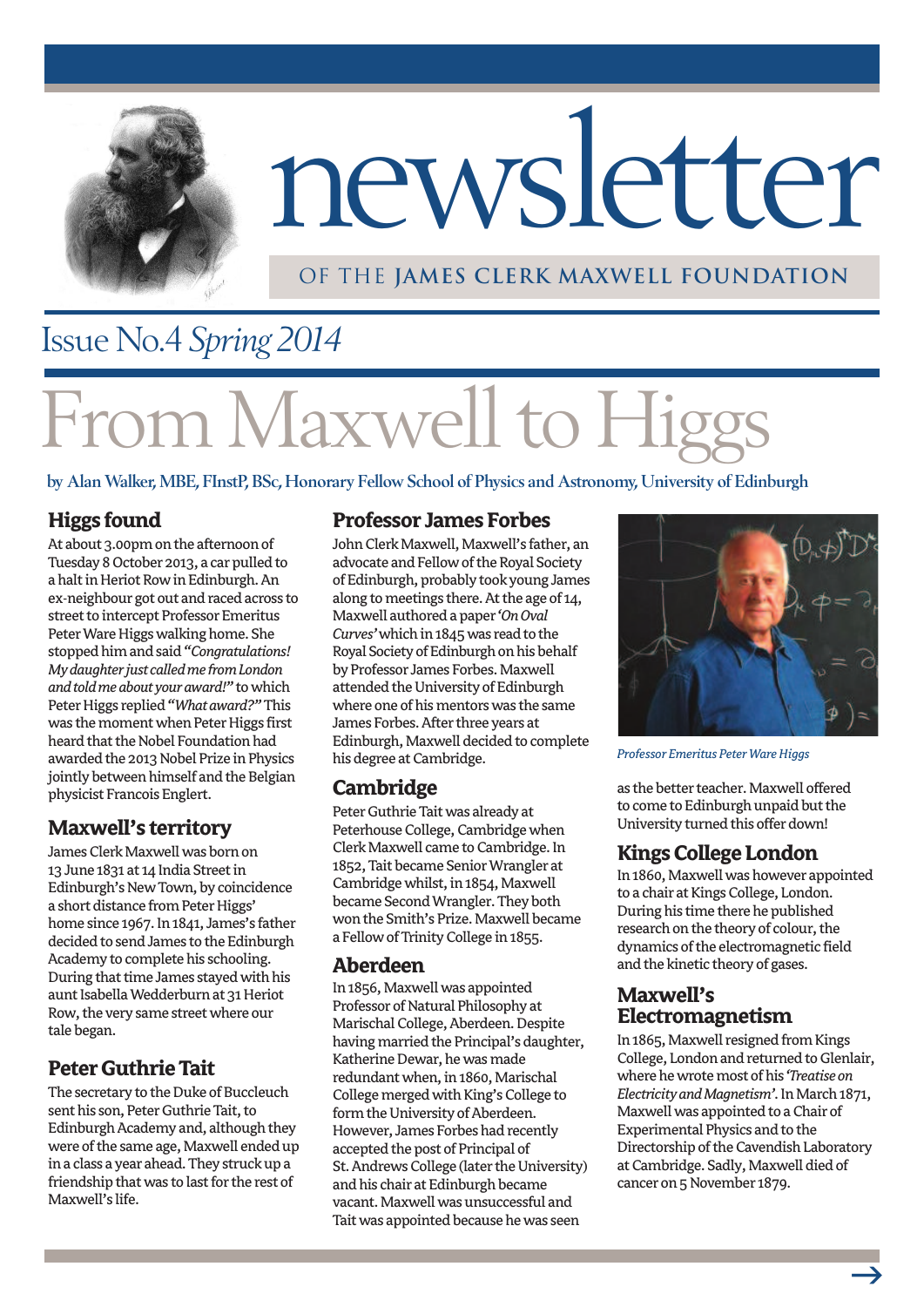# newsletter OF THE **James Clerk Maxwell Foundation**

#### **TheTaitChair ofNaturalPhilosophy**

Tait made a great success of his time at Edinburgh and died at the age of 70 in 1901. During his time there, he worked on quaternions, knot theory and the physics of golf. At his death, he bequeathed funds to set up a lectureship in natural philosophy and, in 1925, this was convertedinto the *TaitChairofNatural Philosophy*. The first incumbent was Charles Galton Darwin, the grandson of the Charles Darwin. When he took up the post of Master of Christ's College in Cambridge in 1936, he nominated his successor to be Professor Max Born, one of the founding fathers of quantum theory. Max Born had found his way to Cambridge after being driven out of Germany by National Socialism. Professor Nicholas Kemmer succeeded Max Born in 1952. In 1954, Max Born rather belatedly received a Nobel Prize in Physics for his earlier contribution to the development of quantum theory.

#### **The Tait Institute ofMathematicalPhysics**

In 1954, Nick Kemmer was instrumental in the establishment of the Tait Institute of Mathematical Physics across the road from the Department of Natural Philosophy. In 1966, Kemmer's post was renamedthe *TaitChairofMathematical Physics.*

#### **Peter Ware Higgs**

Peter Ware Higgs was born in the Elswick district of Newcastle on 29 May 1929. His father Thomas Higgs graduated from Bristol and joined the BBC as a radio engineer. He was moved to Newcastle where Peter was born. Peter's mother, Gertrude Maud Coghill, came from an Edinburgh family many of whom were eminent physicians. The paternal Higgs' ancestors came from Bristol and from surrounding Gloucestershire.

Peter's family moved from Newcastle to Birmingham when he was about a year old. Early in WWII, he moved to Bristol with his mother. In Bristol, he attended Cotham School and was fascinated by the name, Paul Dirac, that appeared frequently on the honours boards. Paul Dirac had shared the 1933 Nobel Prize in Physics for quantum theory with Erwin Schrödinger and Werner Heisenberg. Paul Dirac's relativistic equation, describing the electron, was recognized as predicting antimatter in the form of the anti-electron or positron. Despite excelling more at

chemistry and mathematics than physics, Peter took up theoretical physics on his arrival at Kings College, London where got aFirstClassdegree in1950. He then completed an MSc and a PhD in what he himself describes as theoretical quantum chemistry.

In 1949, Peter and a fellow undergraduate hitchhiked to the Scottish Highlands and they found themselves in Edinburgh. Peter immediately fell in love with the city. He was awarded an 1851 Exhibition Senior Postdoctoral Studentship and in  $1954$  – 56 spent part of his time at the University of Edinburgh. He subsequently spent time as an ICI Fellow at Imperial College in London and was disappointed at not being able work with Abdus Salam. In1960, after a temporary lectureshipat University College, London, he was appointed as a lecturer at the Tait Institute in Edinburgh headed by Nicholas Kemmer, Abdus Salam's former supervisor.

#### **Spontaneous symmetrybreaking**

Peter continued his interest in the symmetries underlying many physical phenomena. He took an interest in condensed matter theory and, in particular, in what is known as spontaneous symmetry breaking in systems such as ferromagnets and superconductors. In a ferromagnet, the iron atoms behave like dipole magnets with north and south poles at opposite ends, rather like compass needles. In a system above the Curie temperature, these magnetic dipoles are randomly oriented and the overall magnetization disappears. Thus, above the Curie temperature, rotating such a ferromagnet makes no difference as it has a rotational symmetry. However, below the Curie temperature, these elementary magnetic dipoles may align themselves in a particular direction because this has the advantage of having lower energy. The system itself still has the original symmetry but the symmetry of the lowest energy state does not exhibit the same symmetry. It now has a 'spontaneously' chosen preferred direction breaking that symmetry.

#### **TheGoldstoneTheorem**

Yoichiru Nambu was looking to see if the same could be true in a relativistic elementary particle system. He played around with theoretical models that kept the underlying symmetry but looked for the lowest energy states that 'spontaneously' broke this symmetry. These attempts were not entirely

successful and in particular Jeffrey Goldstone, then of Trinity College, Cambridge showed that in such models there would exist zero mass scalar particles. This work was published jointly with Abdus Salam and Steven Weinberg who re-appear in this story later. This became knownasthe*GoldstoneTheorem* and was a serious problem for the Nambu programme as such massless spin-less particles would be easily found and would be more readily emitted by stars than photons.

#### **Asymmetricbowl**

Imagine you have a bowl that has a shape that is rounded and not flat at the bottom and is symmetric about an axis through its centre. You can rotate such a bowl around that axis and it always looks the same. If you were to put in a small ball bearing, it would sit at bottom. This is the lowest energy state of that ball and rotating the system about the symmetry axis does not change anything. It still has the symmetry it started with. If we push the ball away from the bottom of the bowl, we have to do work to push it up the sides. We have two distinct ways of doings this. Either E-W or N-S. Any other direction is just a combination of these two. Since we do work in both cases this corresponds, in what we talk about later, to two massive scalar particle modes.

#### **Thewine-bottle or Mexican hat potential**

The particular shape of the bowl we have just been discussing will depend on two parameters, which, in the above case, we can take to be both positive numbers. If, however, we make one of these parameters negative, the bowl now takes on the shape similar to that of a sombrero or, if you prefer, the bottom of a champagne bottle. If we rotate about the symmetry axis, the system is still symmetric. However, if we were to put into this our small ball bearing, then its lowest energy state is no longer in the centre but away from the centre at the bottom of the depression or trough in the bottle or hat. This ball bearing will have chosen to sit at some angle in the trough and, when we turn the bottle or hat about its symmetry axis, the lowest energy state chosen by the ball bearing will move with the bottle or hat  $-$  it will no longer have the symmetry of the empty bottle or hat. The lowest energy state has 'spontaneously' broken the symmetry. It also is true that if you push the ball up the sides of the trough you will need to do some work so this will correspond, in what we discuss later, to a massive particle.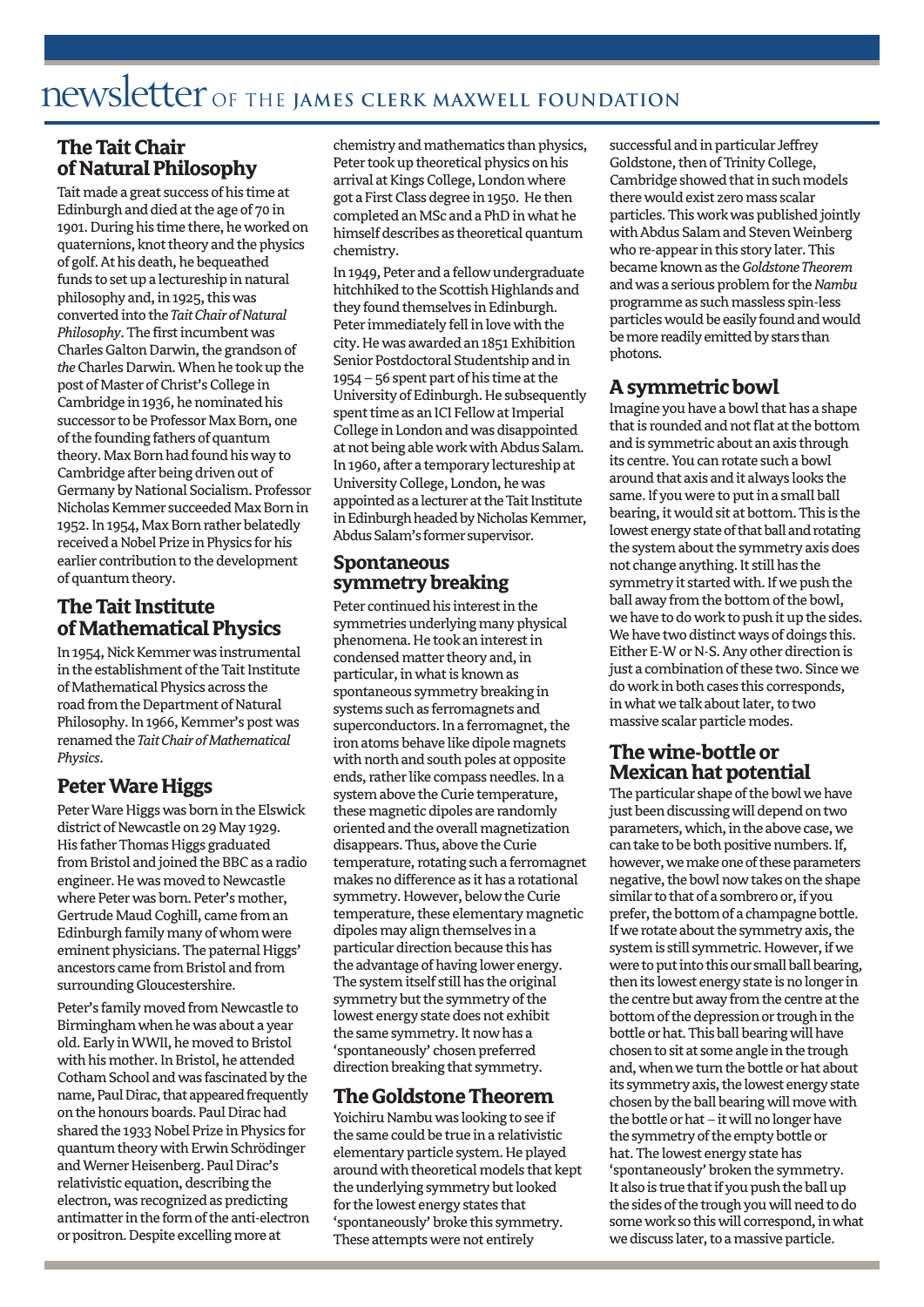# newsletter OF THE **James Clerk Maxwell Foundation**

If we push the ball along the bottom of the trough, we need do no work and, in fact, once moving the ball will continue to move. (There is of course no friction in our ideal bottle or hat!) This is just the Goldstone Theorem, and this seemed at that time to be inevitable in such theories.

#### **The goldenyear of 1964**

Several papers had appeared which stated that the Goldstone Theorem could not be overcome. In particular, a 1964 paper by Walter Gilbert made statements that provoked Peter into thinking about the problem and, after a weekend spent in Edinburgh, he realised, with inspiration from the world of condensed matter, that there was a way out. The previous proofs had not considered 'gauge theories', such as quantum electrodynamics (QED), the quantum relativistic version of Maxwell's classical theory of electromagnetism. In his first paper accepted by Physics Letters, Peter showed that there could be such a way out.

Maxwell's classical equations in a vacuum give rise to electromagnetic waves where the electric and magnetic fields are directed transverse to the direction of propagation and perpendicular to each other. In other words, classically the wave can be polarized and there are just two independent ways in which the electric field can point e.g. either horizontally or vertically. The waves travel at the speed of light, c, and in the quantum version the energy of the wave is carried in quanta know as photons travelling with the same speed, c.Photons are therefore required by relativity to have zero mass. The photon is a massless 'vector' particle of spin 1 and has just two independent spinstates as a result, corresponding to the classical polarization directions. We would describe it has having two degrees of freedom. A massive particle does not travel at the speed of light and therefore can have a third spin direction and hence three degrees of freedom.

Peter Higgs published his second 1964 paperin*PhysicalReviewLetters* andtook Goldstone'smodelwithtwo scalarfields and coupled them to a Maxwell-like field. In the 'wine-bottle' potential, the massless Goldstone mode (the mode corresponding to motion around the trough) is absorbed by the Maxwell field. The resultant field is that of a spin-1 particle with three spin components, in other words that of a massive vector particle. The remaining scalar field, corresponding to sideways motion in the trough, is a leftover massive spin-0 or scalar particle, later to become known as a *Higgs boson*. Each scalar boson has just

one way of moving and therefore has just one degree of freedom.

This theoretical mechanism for giving mass to the vector particles of the gauge field was shown by two other groups -Robert Brout and Francois Englert earlier in Brussels and Gerry Guralnik, Carl HagenandTomKibble later atImperial College, London. This mechanism has recently become known as the Brout-Englert-Higgs (BEH) mechanism. Peter Higgs was the most explicit in his mention of the leftover massive scalar boson, encouraged in part by the rejection of the first draft by a referee of Physics Letters based at CERN!

Peter followed this up with a more detailed third paper published in 1966 but written in 1965 whilst on sabbatical leave at the University of North Carolina. Tom Kibble published another paper in 1967 where he showed how to apply this for higher symmetries, allowing some vector particles to acquire mass whilst leaving others massless. However, all of the six authors were looking to apply this to the strong nuclear forces following Nambu. As a result it was left to others to find the correct application – namely unifying the weak nuclear interaction with the electromagnetic interaction.

#### **The electroweaksynthesis**

The relativistic quantum field-theoretic version of Maxwell's electromagnetism, quantum electrodynamics (QED), is arguably the most successful theory in terms of its theoretical predictions and experimental verifications.Combining quantum theory with Einstein's special relativity, Paul Dirac was able to establish the relativistic quantum mechanical description of the electron and predicted the existence of its anti-particle, the positron. Processes, such as the scattering of electrons, are described by the exchange of photons. In other words, the massless photon is the particle carrying the electromagnetic force between charged particles.



*Figure* 1: The Standard Model

Feynman, Schwinger and Tomanoga shared the Nobel Prize in Physics in 1965 for showing that QED was 'renormalisable' - calculations to all orders give physically acceptable results. For example, theoretical calculations of a subtle effect, the Lamb shift in the spectrum of hydrogen, agree with the experimental measurements to at least one part in a million.

The weak nuclear force was known from the early days of looking at the beta decay of nuclei. This force has similarities to the electromagnetic force but is of much shorter range. That meant that, if it too had a spin-1 force carrying gauge boson, its mass had to be similar to that of a silver atom! As early as 1960, Sheldon Glashow had written down an electroweak model in which he combined the electromagnetic and weak forces. However, he put the masses of the weak force gauge bosons into his equations by hand which meant that no meaningful calculations would be possible.

In 1967, Steven Weinberg used the BEH mechanism as used by the Nobel Foundation, together with a version of the Glashow electroweak model combined with the modifications of Tom Kibble's 1967 paper. He selectively gave mass to the three  $W^+$ ,  $W$ <sup>-</sup> and  $Z^0$  spin-1 weak gauge bosons whilst keeping the photon massless. This required the introduction of two charged and two neutral Higgs fields, three of these being absorbed to give mass to the spin-1 weak gauge bosons. The one leftover Higgs field gave rise to the massive Higgs boson of the Standard Model. For this work Sheldon Glashow, Abdus Salam and Steven Weinberg shared the 1979 Nobel Prize in Physics.

#### **QuantumChromodynamics (QCD)** and the Standard Model

We now know that the constituents of the nucleus, the protons and neutrons are themselves made from three quarks. The strong forces between these quarks are carried by eight massless spin-1 particles, the gluons. The symmetry of the strong interactions is also a gauge symmetry but more complicated than that of quantum electrodynamics. Nevertheless, Gerardus 't Hooft and Martinus Veltman showed that such theories are also renormalisable. For this, they shared the 1999 Nobel Prize in Physics. Putting together the theories of QED and QCD gives us the Standard Model (see Figure 1) of particles and interactions. All of the particles that take part in strong interactions are made up of six varieties, or 'flavours', of spin-1/2 quarks, each of which comes in three 'colours'. There are also six other spin-1/2 particles being three electrically charged leptons (the electron and two heavier particles) and three massless neutrinos.